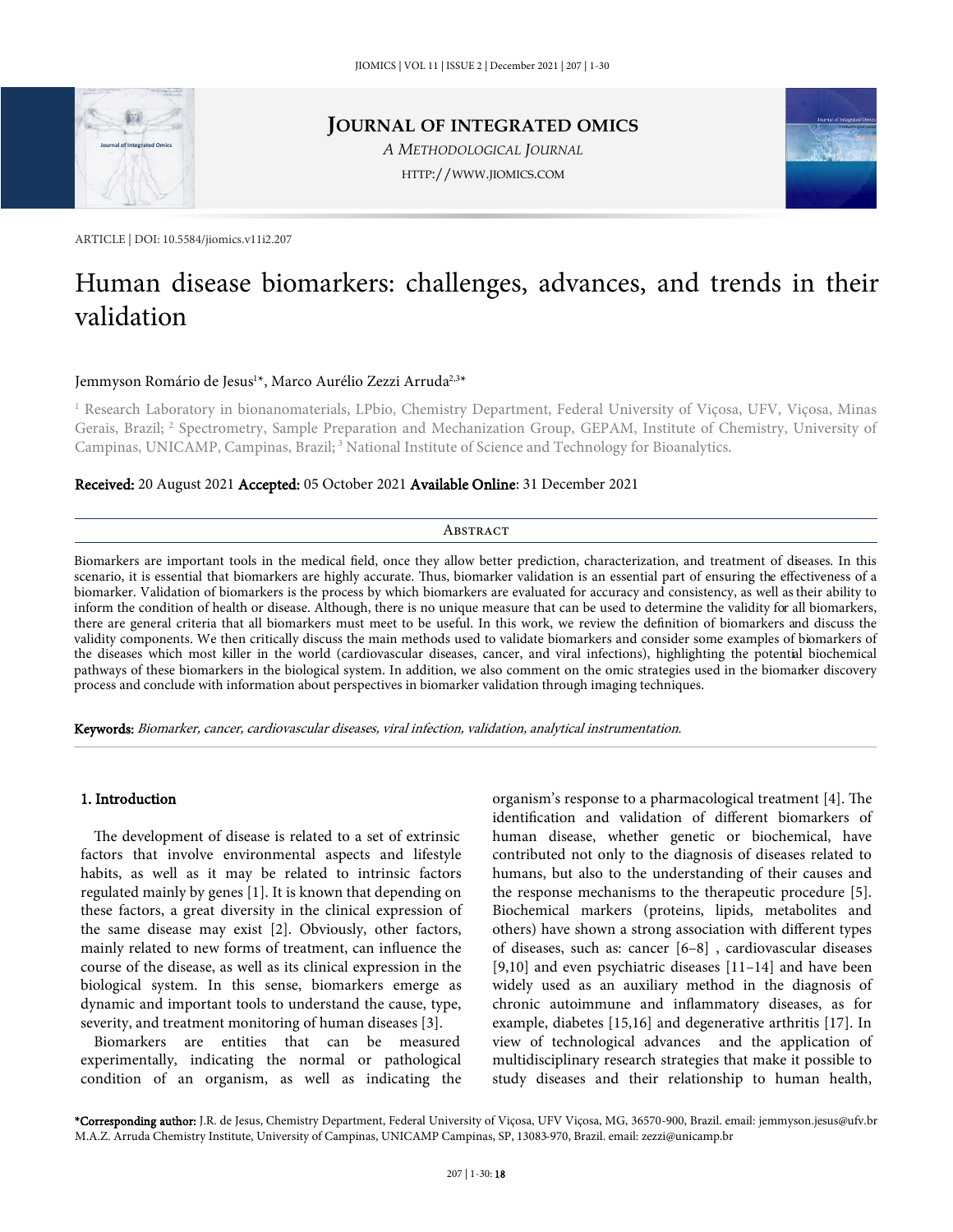genetic markers have been associated with numerous diseases, which confirms the influence of genes on the development of inflammatory and infectious diseases, neoplastic (tumoral) and cardiac [4–6,10].

The development of a biomarker for clinical purposes requires different step of discovery and validation [18,19]. In general, the discovery stage is related to the application of omic strategies, such as: genomics [20], transcriptomics [21], proteomics [22], metabolomics [23] and others that aim to extract and identify possible biomarkers in biological samples (tissue, cell, fluid). The validation step is essential for recognizing a biomolecule as a biological marker. Validation is essentially based on quantitative and qualitative measures to confirm whether the concentration or status of a probable biomarker is significantly different between disease and control, or whether there is a significant response from a therapeutic intervention [5,18]. For a biomolecule to be confirmed as a biological marker it is necessary that it also has important characteristics, such as, reflecting the interaction of the biological system in a qualitative and/or quantitative way with the disease or with a pharmacological agent; be sensitive and specific to the disease or treatment; be qualitatively and quantitatively reproducible, as well as in its analytical measure, present adequate accuracy and precision [19]. Although, in recent times, the biomarker discovery process has gained great emphasis in the scientific field through omic strategies, the validation of such biomolecules has not been seen with the same enthusiasm. However, the validation process is essential for new biomarkers to be introduced in routine clinical practice [5].

In this sense, this review critically discusses the importance of biomarkers in the diagnosis and treatment of human diseases, focusing mainly on cardiovascular diseases, cancer and viral infections, as well as describing the steps to validate such biomolecules, using some of the main validation techniques. This work also comments on the genomic, transcriptomic, proteomic and metabolomic strategies used in the biomarker discovery process.

## 2. Biomarkers: an overview

The term biomarker (contracted form of biological marker) emerged in the scientific sphere in 1989 as a medical term to indicate biological parameters (for example, the increase or decrease in the concentration of specific enzymes and hormones or the presence of a substance in the biological system) that allow them to be measured quantitatively, serving as an indicator of health and assessments related to physiology such as pregnancy, genetic dysfunction or effects of chemical exposure [4,18]. For the World Health Organization (WHO), biomarkers are defined as any specie, structure or process that can be measured in the body, or in its products and that allows to predict the influence or incidence of disease or results [18]. For the National Institute of Health (NIH) Working Group,

biomarkers are a characteristic that is objectively measured and evaluated as an indicator of normal biological processes, pathogenic process, or pharmacological response to a therapeutic intervention [24]. Although there are different definitions to conceptualize what is a biomarker, in practice, everyone agrees that biomarkers are important tools that can help to understand the cause, diagnosis, progression or regression of symptoms and the outcome of treatment of certain diseases. The main sources of biomarkers are tissues, cells, and biological fluids[4]. However, fluid samples such as, blood (plasma or serum), cerebrospinal fluid (CSF), urine and saliva are the most used in research to discover biomarkers [19]. This fact is justified by the advantages that this type of sample presents, such as, easy accessibility, avoiding the risks of invasive tissue sampling through biopsy, relatively low cost of obtaining it, and its potential for the development of diagnostic/prognostic tests on a large -scale, since biological fluids are used in routine tests [25,26]. The desirable characteristics for a biomarker depend on its application. For the detection of human disease, for example, a biomarker must have (i) high sensitivity and specificity, (ii) adequate precision and accuracy, (iii) be robust and present low cost in its clinical tests [4,18,19].

## 2.1 Types of biomarkers

According to Wishart et al. [4], biomarkers can be classified as: exposure biomarkers, widely used in predicting risks of toxicological contamination; and effect (or disease) biomarkers used in the prognosis, diagnosis and monitoring (progression or regression) of a given disease [4]. Exposure biomarkers are used to assess and confirm individual or group exposure to a specific substance, establishing a link between external exposure and the quantification of internal exposure in the biological system [5]. Exposure biomarkers can reflect the amount absorbed immediately before sampling, such as the concentration of solvent in the air expelled by the lung or blood during the workday, as well as it can reflect the amount of solvent absorbed the previous day, collecting pulmonary air or blood 16 hours after the end of exposure, in addition, exposure biomarkers may reflect the amount of substance absorbed during months of exposure [24]. In this case, the substance must have a long half-life, as is the case with exposure to heavy metals. Disease biomarkers are biological parameters, which reflect the relationship of disease/biological system or disease/ pharmacological agent [24]. Most of the time, biochemical changes are strong candidates for biological markers [4]. Effect biomarkers have important applications in monitoring the health status of an organism. Among its applications include (i) use as a diagnostic tool to identify abnormal conditions and /or disease, such as, high concentration of glucose in the blood, aiding in the diagnosis of diabetes [27]; (ii) use as a tool for the identification of cancer, measuring carcinoembryonic antigen 125 (CA-125), marker of several cancers [28]; (iii)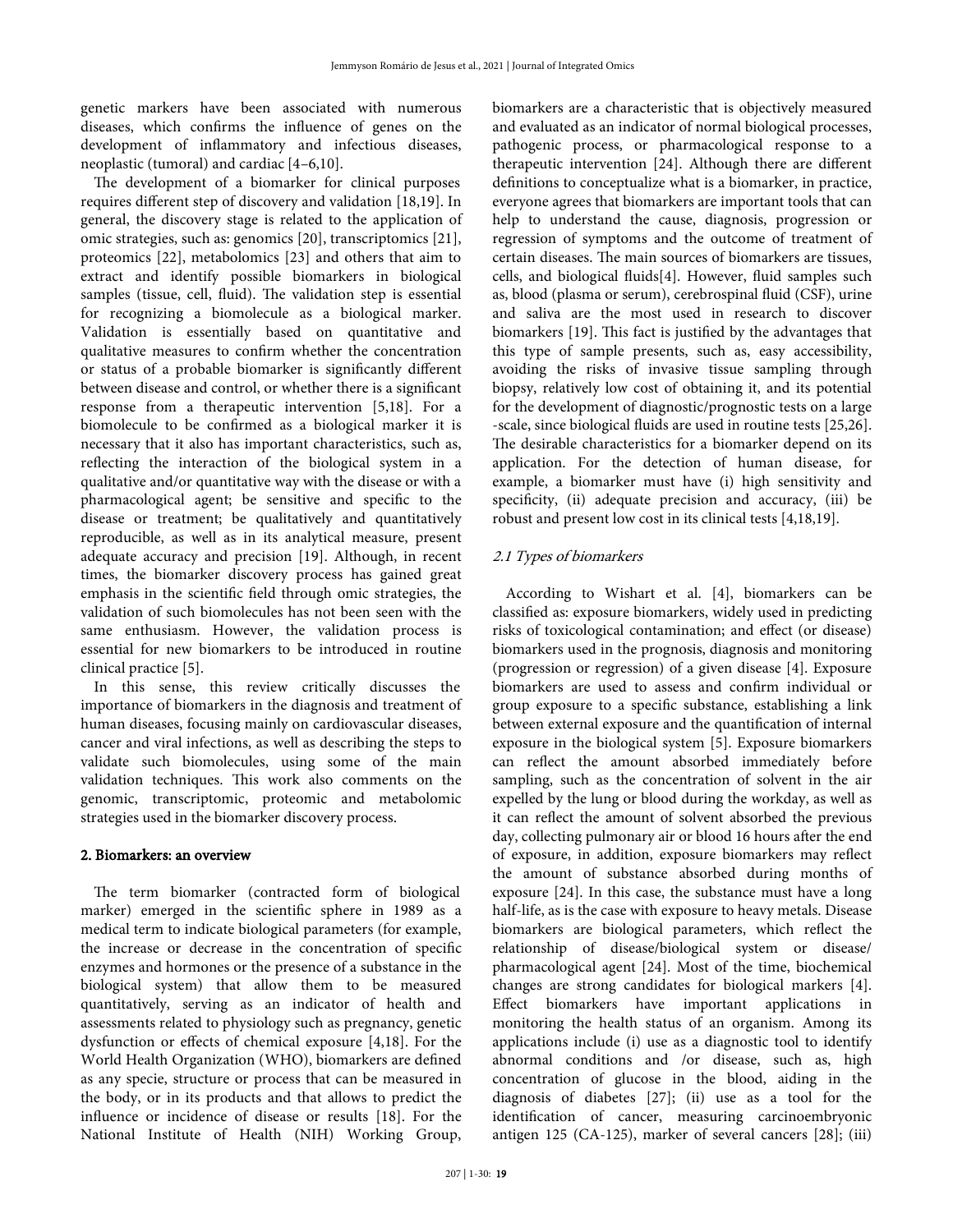help to classify the severity of a disease, as is the case of the assessment of the concentration of the prostate specific antigen (PSA) in the blood, this assessment reflects the degree of tumor growth and metastasis in the body [28]; (iv) use as an indicator of disease prognosis and monitoring of therapeutic response, performed by a clinical intervention, such as, the measurement of cholesterol concentration in the blood, determining the risk of developing cardiovascular diseases [29].

For this work, disease biomarkers will be the focus of discussion. Here, the importance of this type of biomolecule for the diagnosis of human disease will be discussed, as well as the main phases of discovery and validation of such biomolecules will be briefly reported.

#### 2.2 Discovery of biomarkers

The first step to discovery biomarkers involves the application of strategies aimed detecting candidate biomolecules for biological markers [19]. In this sense, genomics, transcriptomics, proteomics and metabolomics are highlights, mainly, investigating possible changes in the gene, messenger RNA, protein, and metabolite that is characterized as a biological marker [4,5]. Doing a search of the last ten years in one of the main search website (Scopus) with the words: omic (genomic, transcriptomic, proteomic, metabolomic) clinical, there is a significant growth in published works, reporting studies to discovery candidate biomolecules to biomarker of diferente diseases in different types of samples. Table 1 presents some of these numbers. This fact shows the high investment by development agencies, as well as demonstrates the interest of the scientific community in conducting research with the objective of discovering biomarkers that help in the diagnosis and treatment of human diseases.

#### 2.2.1 Genomics

Genomics is the area of science that studies the genetic patterns that may exist in the genome of a given organism. Genomics allows to assessment of possible alterations in the DNA code that alone or in combination are associated with susceptibility, expression and evolution of the disease, also considering the therapeutic response [20]. Genomics has important tools for gene analysis, such as: the polymorphism of a single nucleotide (SNP) to analyze possible changes in the bases of genetic sequencing, characterizing candidate genes for biological markers of human diseases [20]. For example, in a study developed by Zou et al. SNP technique was used to identify possible changes in the gene extracted from the blood of patients with type 2 diabetes ( $n = 152$ ). To do this, the gene extracted from the blood of healthy individuals ( $n = 120$ ) was used as a control. In the study, the researchers identified high levels of methylation in the PRKCZ gene, indicating that PRKCZ may be involved in the

Table 1 | Number of scientific articles published per year, reporting the search for human diseases biomarker.

| Omic           | <b>Publication/year</b> |      |      |      |      |      |  |  |
|----------------|-------------------------|------|------|------|------|------|--|--|
|                | 2009                    | 2011 | 2013 | 2015 | 2017 | 2019 |  |  |
| <b>Genomic</b> | 310                     | 441  | 649  | 1038 | 1381 | 1822 |  |  |
| Transcriptomic | 65                      | 126  | 196  | 333  | 501  | 844  |  |  |
| Proteomic      | 562                     | 698  | 688  | 768  | 840  | 970  |  |  |
| Metabolomic    | 177                     | 317  | 515  | 835  | 1125 | 1544 |  |  |

pathogenesis of type 2 diabetes [30].

#### 2.2.2 Transcriptomics

Transcriptomics is another omic approach used to discovery biomarker of human diseses. In this strategy, the set of messenger RNAs (mRNAs) of a given biological system is studied under different conditions, such as diseases [31]. Among the main ways to study gene expression are complementary DNA microarray (cDNA) and the reverse transcription polymerase chain reaction (RT-qPCR)[32]. The cDNA arrangement technique is based on the ability of mRNA to pair (hybridize) with the DNA molecule that gave rise to it, allowing to label in an arrangement form and subsequent identification and quantification. RT-qPCR technique allows quantifying the number of copies (cDNA) of the target sequence, comparatively analyzing the number of copies of cDNA and the amount of mRNA that generated it, a fact that allows a global analysis of the gene expression of the disease [32]. Zhang et al. [33] performed a transcriptomic study in the saliva of individuals with breast cancer to determine possible biomarkers of this disease. In the study, the complementary DNA microarray technique was used to assess the profile of women diagnosed with breast cancer  $(n=10)$  and healthy women  $(n=10)$ . Eight mRNAs (S100A8, CSTA, GRM1, TPT1, GRIK1, H6PD, IGF2BP1, MDM4) were identified as differentially expressed and were suggested as candidates for the biomarker of breast cancer [33].

#### 2.2.3 Proteomics

Proteomics studies the set of proteins in an organism under specific conditions [25,26]. One of the applications is the comparative study [12]. In this study, the protein profiles of at least two samples are compared to identify qualitative and quantitative differences between the molecules, which can result in a biomarker [26]. The combination of separation techniques, as for example, electrophoresis (gel and capillary) and liquid chromatography with mass spectrometry is widely used in proteomic studies, as it allows to separate, quantify and identify the possible differential proteins of the disease, for example [12,26]. In this sense, several proteomic studies have been development to discovery biomarkers. For example, a comparative study in human saliva between patients with oral cancer  $(n = 16)$  and healthy patients ( $n = 16$ ) it was performed in order to verify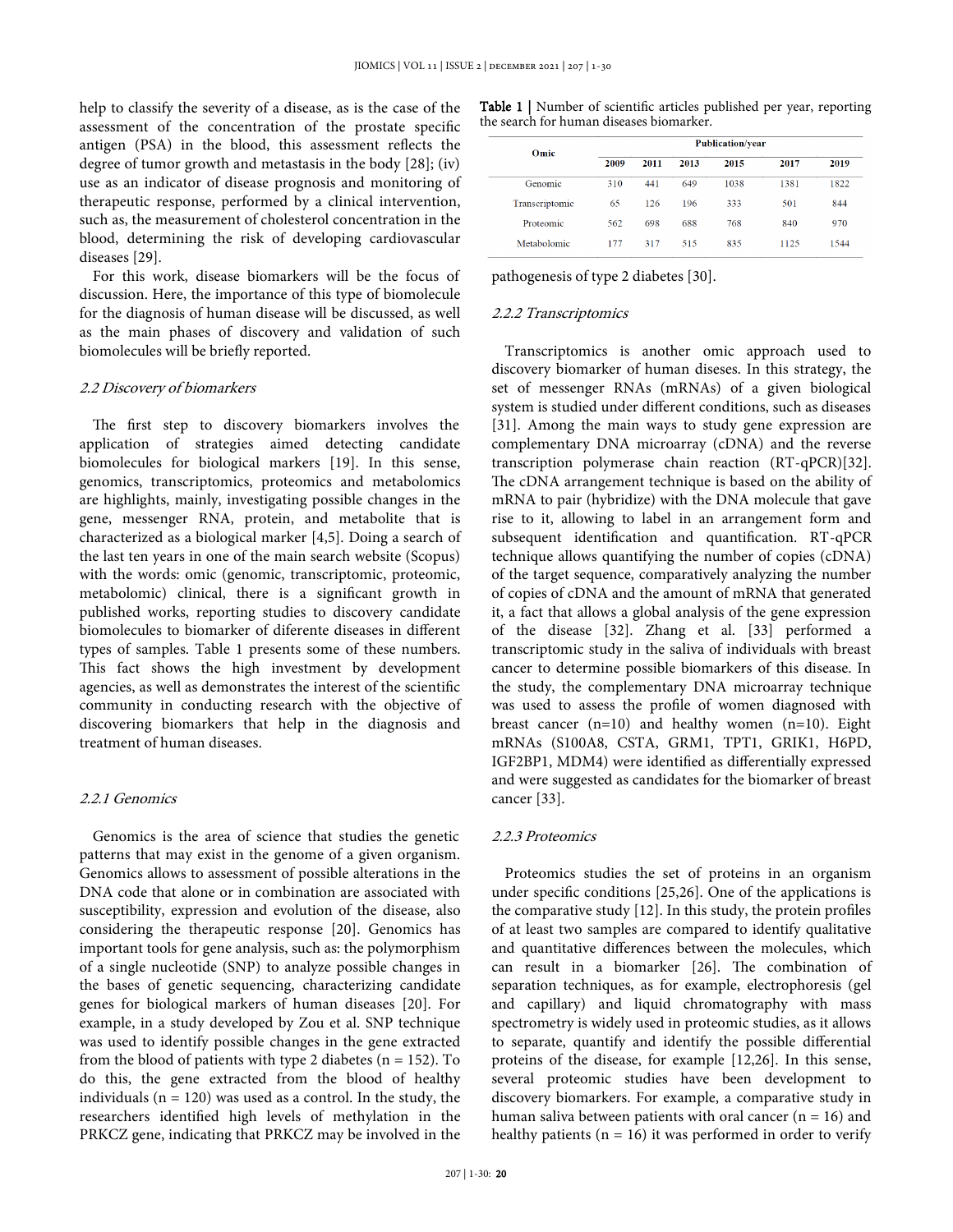differential proteins that are candidates for biomarkers [34]. In the study, the liquid chromatography mass spectrometry tandem (LC-MS/MS) technique was used for fractionation and nano-liquid chromatography quadrupole time of flight (nLC-QTOF MS) for identification, both in reverse phase. Fractionation resulted in 35 fractions. The proteins of each fraction were reduced with dithiothreitol (DTT), oxidized with iodocetamide (IAA) and digested with trypsin, then they were analyzed by nLC-QTOF MS. Comparing the spectra obtained from the analysis by nLC-QTOF MS with the Mascot database (score> 25 and  $p \le 0.05$ ), it was possible to identify four main proteins (CD59, involucrin, Rasrelated protein Rab-7 and moesin) candidates to biological marker of oral cancer [34].

#### 2.2.4 Metabolomics

aIn addition to genomics, transcriptomics and proteomics, changes in the level of concentration of metabolites in an organism are also important data in the search for disease biomarkers [35]. The main tools used in this type of study involve, in addition to nuclear magnetic resonance (NMR) spectroscopy, the combination of separation techniques such as chromatography (gas or liquid) and capillary electrophoresis with mass spectrometry [35]. Daimon et al. [36]used the capillary electrophoresis time of flight (CE-TOF -MS) technique to identify differentially expressed metabolites with a potential biomarker for type 2 diabetes. For the study, the researchers collected blood serum from non-diabetic men ( $n = 19$ ) and diabetics ( $n = 17$ ). Samples of non- diabetic individuals were subdivided into individuals with low glycemia ( $n = 5$ ) and individuals with tolerable normal glycemia (IGNT) ( $n = 14$ ). Of the 560 metabolites identified, approximately 74 metabolites were quantified in all serum samples. Significant differences between diabetics and IGNT were observed in 24 metabolites, with glycerol-3 phosphate, being the metabolite with the highest concentration in the diabetic group when compared to the IGNT group [36].

## 3. Analytical validation of a biomarker

Although, significant investments have been made to discovery possible biomarkers of human diseases, the number of new biomarkers approved by the Food and Drug Administration (FDA) has remained extremely low [37]. A comparative survey of publications and biomarker patents between 2009 and 2019 carried out using Scopus and FDA website shows some of this reality (Figure 1).

Figure 1 shows a low number of biomarker patents when compared to publications. Numerous factors have contributed to this low number of biomarkers that reach the clinical assessment stage [24]. Validation is one of the decisive steps to ensure the clinical testing stage. It is responsible for assessing whether there is sufficient evidence for the clinical utility of the candidate biomolecule as a



Figure 1 | Overview of the relationship between publications and patents involving biomarker.

biomarker [18,19]. Validation criteria are defined according to the purpose for which it is intended to validate. Generally, for the validation of a biomarker, the following points are used as essential criteria [10, 21]: (i) accuracy; (ii) precision; (iii) sensitivity; and (iv) specificity  $[18,19,21,22,38]$ .

Accuracy is the proximity between the result of a measurement and the value considered true [38]. Limits for the minimum acceptable accuracy must be established before or during method development [39]. Standard reference materials (SRM) are used in assay validation to estimate intra- and inter-run accuracy [39]. Quality control reference materials are used to accept or reject assay runs [38,39]. Precision is defined as the proximity between measured quantity values obtained by replica measurements under specified conditions [38]. Analytical repeatability and reproducibility are requirements for the implementation of diagnostic tests and treatment. Measurement precision is usually expressed numerically by standard deviation, variance, or coefficient of variation under the specified measurement conditions [38]. Due the lack of wellcharacterized and well regulated "standard reference materials" or quantitative measures of immune analytes, reference materials often in the forms of biological samples are used to assess relative accuracy of an assay performance [38,39]. Sensitivity refers to the ability of the biomarker to reflect qualitatively and/or quantitatively a change in the biological system through a certain stimulus, such as disease, that is, it measures the probability of obtaining a positive result when the disease is present. Sensitivity is usually assessed experimentally in research groups (patients). Specificity indicates the probability of obtaining a negative result when the individual has no disease, that is, measures the ability to rule out a disease when it is not present. Specificity is assessed, experimentally, in control (healthy) groups [38]. The selectivity/specificity relationship is usually assessed by the receiver operation characterization curve (ROC). The ROC curve allows the quantitative description of the performance of a diagnostic test, resulting in the confirmation or discard of a procedure, in this case: the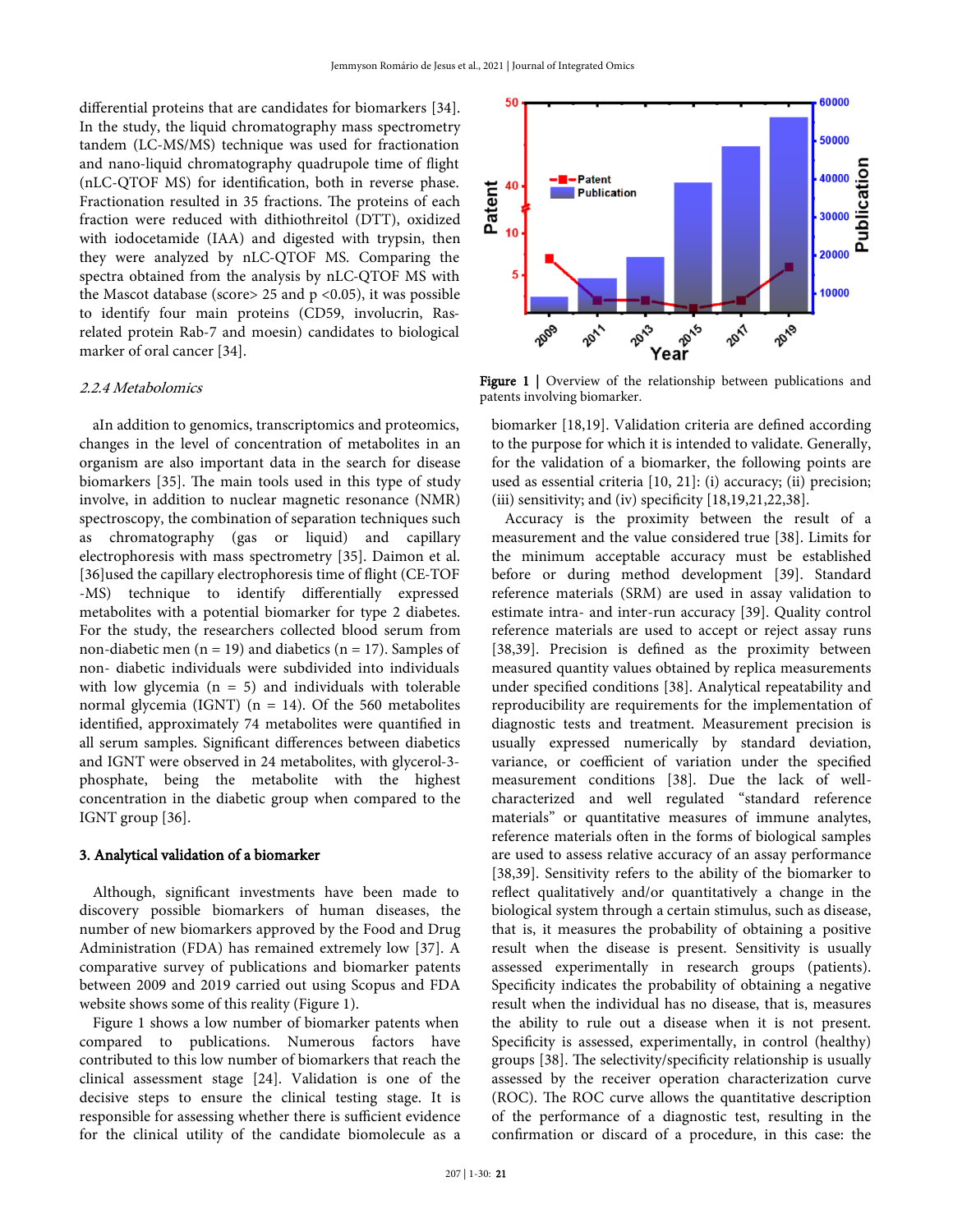validation of a biomolecule as a biomarker [4,38]. In addition to the validation step, it is also necessary to evaluate important aspects of the feasibility of applying the biomarker in clinical practice, such as: validity and availability of the biomarker, agility, simplicity and cost of the experiments [18,19,37].

# 3.1 Main techniques applied for biomarker validation and their challenges

A precise method to quantify the gene biomarker is the RT -qPCR[32]. With this method it is possible to quantify unique genes or multiple gene sets in a run [40]. PCR is an assay that amplify a DNA (or RNA) target rather than a signal. Using qPCR arrays, up to 384 different transcripts can be analyzed in parallel [40]. There are also other methods available for a holistic screen of gene-expression changes. Until recently, microarray analysis has been the screening method of choice for most gene-expression experiments at the mRNA and miRNA and miRNA level. However, RNA sequencing (RNA-Seq) has been gaining space. RNA-Seq is a new method that allows the sequencing and the quantification of the whole transcriptome of a biological sample. It is a sensitive approach. In addition, a single transcript of a given gene is detectable, and since it is free from guesswork, it is also possible to discover new transcripts or unknown splice variants [41].

Although, RT-qPCR is the current gold standard for sensitive and reproducible miRNA gene-expression analysis, the nature of miRNA molecules poses a challenge for reliable analyses, as for example, (i) members of a miRNA family (e.g., let 7 family) usually differ by only one nucleotide, mainly at the 3'end of the sequence; (ii) the combination of short length of mature miRNAS (~22nt) and a heterogeneous content poses a challenge for cDNA synthesis and primer and probe design since these results in significant difference in the melting temperatures of different miRNAs; (iii) There are no specific guidelines for analyzing and normalizing miRNA expression data [39]. However, strategies to deal with these challenges have been published and are being intensely discussed [38,39,41]. Not only are molecules properties challenging for established technical procedures, but sample matrices also present additional problems [41].

Immunohistochemistry (IHC) is a multi-step process that requires standardized conditions for samples collection, fixation and processing, preparation of the IHC slide, and interpretation of staining results [38]. Tissues are typically the most used sample in the IHC assay. Tissue-based biomarkers can be measured in freshly frozen (FF) samples or formalin fixed paraffin embedded (FFPE) tissue [39]. FFPE tissue blocks often available as archival materials as part of bio-bank samples for conventional IHC, which is the most widely used platform for evaluating biomarker in diagnostic surgical pathology and for retrospective research. However, protein and nucleic acid damage usually occurs though fixation, incorporation, and prolonged storage of FFPE samples [39]. Therefore, to control the pre-analytical requirements of assay performance, it is recommended to run the test on a series of in-house tissues with known IHC performance characteristics, representing known positive and negative tissues (references samples) [38,39].

Another technique used to validate biomarker of human disease is those based on antibodies, such as, enzyme-linked immunosorbent assays (ELISA) and Western blotting [42]. Although different immunoassay formats are available, the sandwich ELISA is the most common assay used in biomarker analysis due to its high specificity and sensitivity [42,43]. In this format, the target protein will be detected using two different antibodies (capture and detection antibodies). However, for many of the candidate biomarkers, a commercially available assay will not exist and specific antibodies against the target of interest and/or the corresponding ELISA need to be developed [43]. The development and optimization of an ELISA assay requires a careful design, as a wide range of variables, ranging from antibody specificity to the concentration and composition of different reagents, can affect the result and therefore the validity of the candidate [42,43]. Jou et al. [44]. Suggested protein transferrin as a biomarker of early-stage oral cancer. In this comparative proteomics study, the researchers used two-dimensional electrophoresis and matrix-assited laser desorption/ionization mass spectrometry (MALDI-TOF MS) to discover differential proteins between saliva of patients diagnosed with oral cancer  $(n = 11)$  and healthy patients (n=30). Transferrin was confirmed using ELISA and Western blotting as validation techniques. The specificity and selectivity of the biomarker, according to the authors, were 100% for both criteria [44].

More recently, strategies based on targeted mass spectrometry have been developed to validate biomarker involved in different diseases, offering an alternative [45]. The great advantage of this methodologies on targeted mass spectrometry-based is that they allow the simultaneous accurate and specific quantification of several biomarkers (multiplexing) [45]. Peptides are used as protein surrogates, measured using triple quadrupole instruments in selected reaction monitoring/multiple reaction monitoring (SRM/ MRM) analysis [46]. SRM is an MS-based method performed in two stage of mass analysis [47]. An ion of a specific mass is selected to be detected in the first stage of mass spectrometer an a product ion after fragmentation of the precursor ion is selected in a second detection step [45– 47]. MRM is the application of selected reaction monitoring for multiple product ions of one or more precursor ions [45]. The pair of m/z values corresponding to the precursor and fragment ions is called a transition. The intensity of this pair (transition) is recorded and used for absolute quantification [47]. However, the applications of SRM/MRM assays are still in the beginning, therefore, there are, still, limitation, but it is believed that improved automated sample preparation and mass spectrometry technology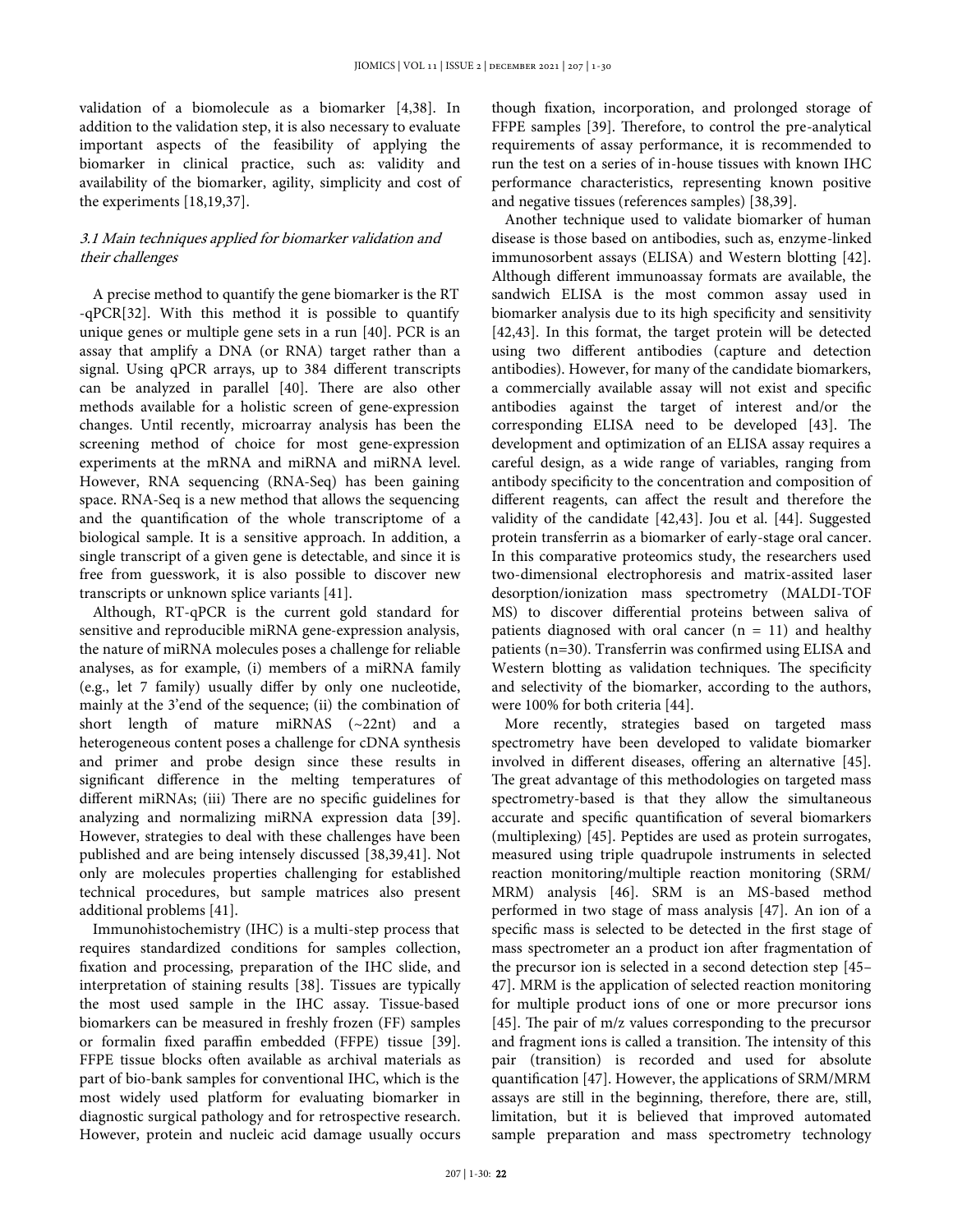(faster instruments with higher selectivity) could make SRM/MRM methods the diagnostic tool of the future [45]. In the work carried out by by Ahn et al. [48], glycoproteins were evaluated to identify possible biomarkers of lung cancer. In the study, using plasma from healthy patients ( $n =$ 30) and patients with lung cancer  $(n = 30)$ , the researchers validated, by SRM-MS, alpha-1-acid glycoprotein and ceruloplasmin as biomarkers of such neoplasia. The specificities and sensitivity of the identified biomarkers were 0.75 and 0.80, respectively [48].

#### 4 General classes of biomarker assays

The American Association of Pharmaceutical Scientists (AAPS) and the US Clinical Ligand Society have listed four general classes of biomarker assays [38]: (i) qualitative assay; (ii) semi-quantitative assay; (iii) relative quantitative assay; (iv) a definitive quantitative assay. Table 2 show a summary of the general classes of biomarker assays, highlighting the performance characteristics required to be evaluated for each type of assay.

A qualitative assay generates categorical data lacks proportionality to the amount of analyte in a sample [49]. Data can be ordinal in the sense that the assay is based on discrete scoring scales such as those often used for IHC or nominal such as the presence or absence of a gene producto [38]. Qualitative assays are only needed to show that they are sufficiently sensitive and specific to detect the target analyte [50]. A semi-quantitative assay does not use a calibration standard but has a continuous response that is expressed in terms of a characteristic of the test sample [49]. Precision can be validated, but not accuracy [38]. A relative quantitative assay uses a concentration-response calibration with reference standards that are not fully representative of the biomarker [49]. As the calibration curve can use a noncertified standard or surrogate matrix or both, studies on parallelism and dilution linearity are necessary [50]. Precision can be validated but accuracy can only be estimated [50]. A definitive quantitative assay makes uses of calibrators and a regression model to calculate absolute quantitative values for unknown samples [49]. The reference standard must be well defined and fully representative of the biomarker [38]. This type of assay can be validated to be accurate and precise [38,49,50].

## 5. Human diseases and the importance of biomarkers in their diagnosis

According to WHO data, cardiovascular disease, cancer, and viral infection are, at the moment, the diseases that most affect and kill in the world. Thus, in the following topics, a brief description of these diseases is presented, highlighting some of the validated biological markers and their potential biochemical pathways in the biological systems that can be used in the diagnosis and/or treatment of these disease.

## 5.1 Main techniques applied for biomarker validation and their challenges

Cardiovascular diseases (CVD) are diseases characterized by affecting the circulatory system, that is, the blood vessels and the heart [51]. There are several types of CVD, including myocardial infarction, ischemia, atherosclerosis, and strokes [10,51]. According to the WHO, CVDs are the main cause of mortality in the world, making a total of 7.2 million deaths each year [10]. The incidence of CVDs is related to lifestyle, as well as genetic susceptibility [29]. Thus, studies have provided important information about biological markers that play a role in the diagnosis of CVDs, for example, the LTA and LGALS2 genes and the 5-lipoxygenase and 4Dphosphodiesterase proteins, among others. These biomolecules have been found to be overexpressed in comparative studies with cardiac patients [51,52]. Several molecular mechanism mediate hypertension-induced vascular remodeling [9,10,20,52]. One of the main mechanisms is shown in Figure 2 [51].

The mechanical stretching force exerted by hypertension on the vascular wall promotes the production of reactive oxygen species (ROS) [53], which in turn induce Vascular Smooth Muscle Cell (VSMC) remodeling [54,55]. Hypertension-mediated excessive stretch force also causes changes in the extracellular matrix, activating the RhoA pathway, which in turn promotes actin cytoskeleton remodeling in VSMC [51]; hypertension-induced activation of extracellular signal- regulated kinases 1 and 2 (ERK1/2) and protein kinase B (AKT) also results in vascular remodeling [56,57]. Furthermore, caveolae, which are lipid raft investigations in the plasma membrane, mediate the modeling of hypertension induced VSMC via endothelial nitric oxide synthase (eNOS) and endothelin receptor type A (ETA) [58,59]. Studies have also shown that angiotensin II type 1 receptor (AT1), platelet-derived growth factor receptor (PDGF-R), and specific ion channels, such as voltage-gated calcium channels, are implicated in hypertension-induced VSMC remodeling [60,61]. The forces



Figure 2 | Scheme of vascular smooth muscle cell (VSMC) remodeling in response to hypertension .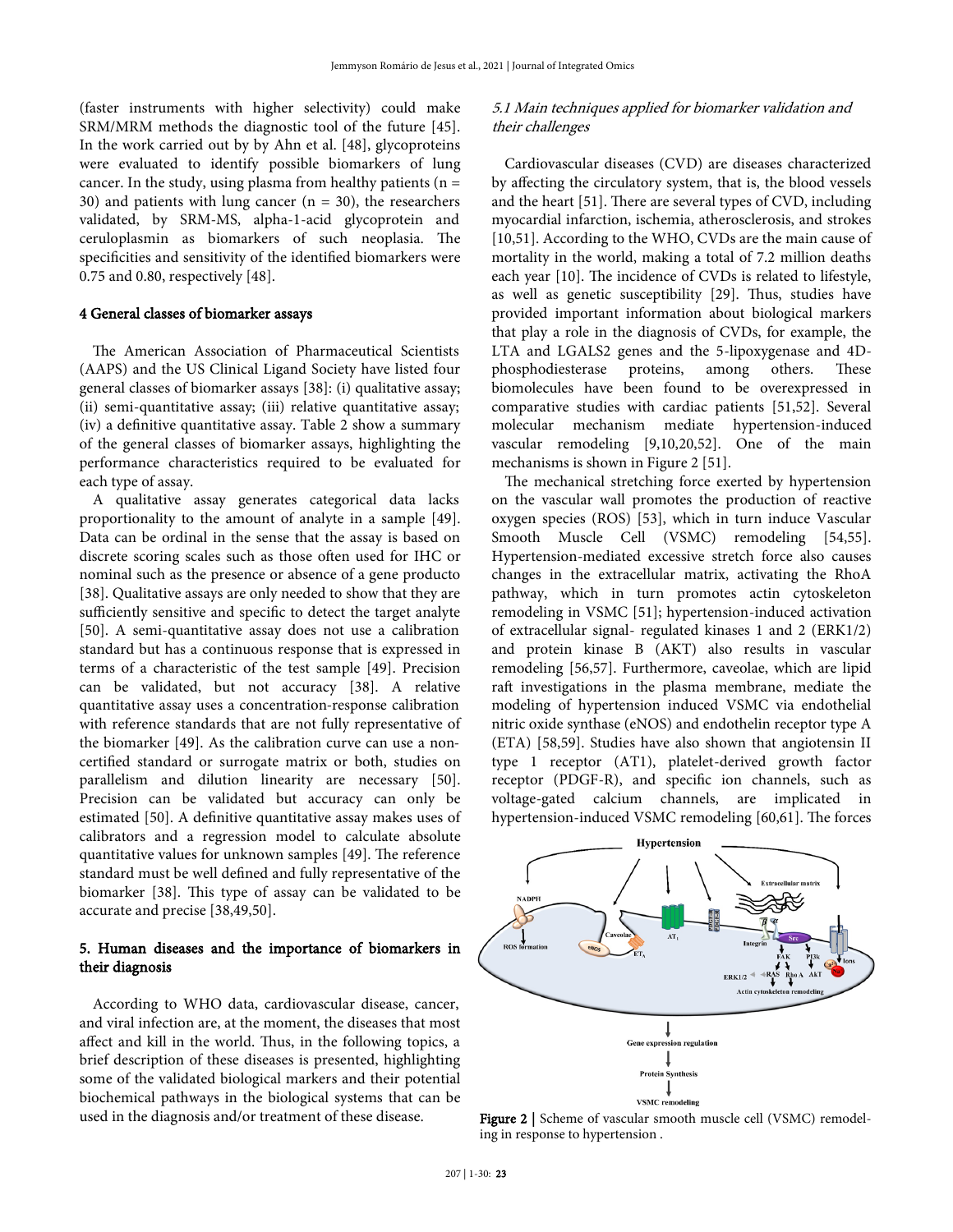| Assay type                      | Definition                                                                                                                                                                                                                                                                                                                                                                                                                                                | <b>Examples</b>                                                                                                                                           | Assay performance characteristics |           |             |                    |
|---------------------------------|-----------------------------------------------------------------------------------------------------------------------------------------------------------------------------------------------------------------------------------------------------------------------------------------------------------------------------------------------------------------------------------------------------------------------------------------------------------|-----------------------------------------------------------------------------------------------------------------------------------------------------------|-----------------------------------|-----------|-------------|--------------------|
|                                 |                                                                                                                                                                                                                                                                                                                                                                                                                                                           |                                                                                                                                                           | Accuracy                          | Precision | Sensitivity | <b>Specificity</b> |
| Qualitative                     | No calibration standards, and the bioanalytical<br>results are expressed in terms of test discrete<br>sample characteristic (discontinuous) and<br>reported in any ordinal or nominal formats.                                                                                                                                                                                                                                                            | <b>Immunohistochemistry</b><br>(IHC), imaging                                                                                                             |                                   | $\ddot{}$ | $\ddot{}$   |                    |
| Semi-<br>quantitative           | Does not use a reference standard (or<br>calibration curve). However, the analytical<br>response is continuous (numeric), and the<br>bioanalytical result are expressed in terms of a<br>characteristic of the test sample.                                                                                                                                                                                                                               | Enzymatic assays (where<br>activity might be expressed<br>per unit volume); Anti-drug<br>antibody assays (where the<br>readout is a titer or %<br>bound). |                                   | $\ddot{}$ | $\ddot{}$   |                    |
| <b>Relative</b><br>quantitative | Reference standard that is not well<br>characterized, not available in a purified form, or<br>not fully representative of the endogenous<br>biomarker; The results of these assays are<br>expressed in continuous numeric units of the<br>relative reference standard: Most biomarker<br>assays provide "relative" quantification of the<br>analyte. The interest is in the temporal changes<br>of the marker rather than the absolute<br>c oncentration. | Quantitative -PCR, flow<br>cytometry                                                                                                                      |                                   |           |             |                    |
| Definitive<br>quantitative      | Reference standard is well defined or<br>characterized and is representative of the<br>endogenous biomarker, Assay results are<br>absolute quantitation of the analyte and are<br>expressed in continuous numerical units of the<br>definitive reference standard                                                                                                                                                                                         | Human insulin or a steroid<br>assay, small molecule, LC-<br><b>MS</b>                                                                                     | $\ddot{}$                         | $\ddot{}$ |             |                    |

**Table 2** | Overview of the general classes of biomarker assays, highlighting the performance characteristics that should be evaluated for each type of assay

exerted by hypertension cause endothelial damage and dysfunction, resulting in reduced production on nitric oxide (NO) [51]. Consequently, blood pressure-induced vasodilation is compromised. In addition, hypertensionmediated endothelial dysfunction promotes the development of atherosclerosis, which is associated with the accumulation of na atheromatous plaque. Atherosclerosis is primarily composed of oxidized low-density lipoprotein (LDL) and macrophages inside the artery walls [51,52]. It is a risk factor for coronary artery disease, myocardial infarction (MI), hypertension, stroke, and peripheral arterial disease. When blood pressure is low, endothelial cells secrete several vasoactive molecules, such as, endothelin- 1, angiotensin II, prostanoids, and ROS, which act on VSMCs to promote VSMC concentration and subsequent vasoconstriction [51,54]. In contrast, when blood pressure increases, vasodilating substances, such as NO, prostacyclin, and endothelium-derived hyperpolarization factor are produced by endothelial cells [62]. Arterial calcification is associated with atheroma progression and alters the mechanical properties of the vascular wall, thus increasing the risk of atherosclerotic plaque rupture [51,60,61].

### 5.2 Biomarkers and cancer

Cancer is caused by an excessive multiplication of cells in certain regions of the body [63].

It is the second leading cause of death in the worldwide, second only to cardiovascular disease [64]. The most common types of cancer are skin cancer [65], breast cancer [66], lung cancre [67], prostate cancer [68] among others. Strong evidence supports the concept that cancer is a genetic disease that involves the abnormal growth of transformed cells, and this abnormal growth is triggered in combination with extrinsic factors (lifestyle, environmental aspect) [63,65 –68]. Characterizing early-stage tumor cells, researchers have reported important genetic markers for different cancers, such as breast cancer (RAD21, PCTAIRE, CDC25B, CENPF, VEGF, PGK1 and others) [69], prostate cancer (PSA, PSM) [68], pancreatic cancer (KRAS, TP53, DPC4) [70] and others [71] that allow for early diagnosis and monitoring (progression, regression) of such disease. Figure 3 shows intracellular signaling via the P13K-AKT-mTOR pathways that is dysregulated pathway in human cancers [7].

The P13K-AKT-mTOR signaling pathway is one of the main unregulated pathways in human cancers [7]. The P13K -AKT–mTOR pathway is triggered by the activation of various growth factor receptor tyrosine kinases or G proteincoupled receptors [72–74]. The class I PI3K proteins are recruited to the plasma membrane by adapter proteins, such as insulin receptor substrate (IRS) family members, that interact with these activated cell-surface receptors, leading to phosphorylation ofphosphatidylinositol 4,5-bisphosphate (PIP2) to generate phosphatidylinositol 3,4,5-trisphosphate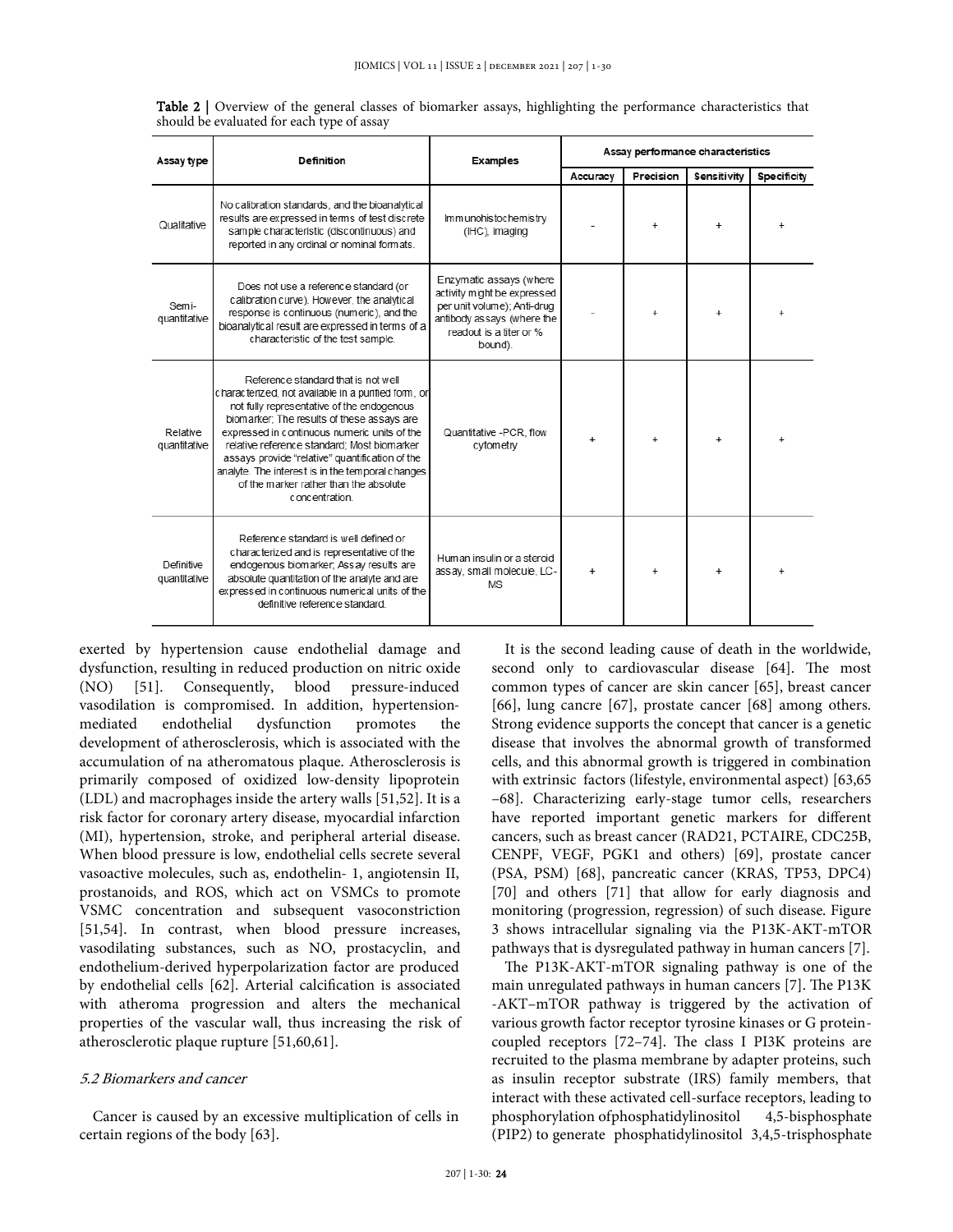

Figure 3 | Schematic of dysregulated pathway in human cancers involving intracellular signaling via the P13K-AKT-mTOR pathway.

(PIP3) [75–77]. PIP3 is a second messenger that activates the AKT kinases, which can phosphorylate tuberous sclerosis protein 1 (TSC1) and TSC2, dissociating, thus, the TSC1- TSC2 complex [77]. The TSC1–TSC2 complex downregulates the mTOR kinase activity; and, therefore, AKT results in the activation of the mTOR complex 1 (mTORC1), increasing protein and lipid synthesis and decreased autophagy, which supports cell growth and proliferation [7,73,74,76,77]. Notably mTORC1 is involved in a negative feedback loop that serves to avoid overactivation of AKT (dashed red lines in the Figure 3) [78]. The PI3K- AKTmTOR pathway can be upregulated by activating molecular changes in the PI3K subunits (such as PI3K catalytic subunit α isoform, encoded by PIK3CA), AKT, and mTOR (represented by green circles in the Figure 3) or by loss of function changes in regulatory subunits of PI3K (such as PI3K regulatory subunit-α, encoded by PIK3R1), PTEN, TSC1, TSC2, and LKB1 (also known as STK11) (depicted by orange circles in the Figure 3)[74,76]. In parallel, activation of the growth factor receptor tyrosine kinases and G proteincoupled receptors induces KRAS-RAF- MEK-ERK signaling, and ERK activation may further contribute to mTORC1 activation trough dissociation of the TSC1-TSC2 complex [78]. KRAS can also increase PI3K activation [7,74,76,77]. Notably, the KRAS-RAF-MEK-ERK pathway can also be constitutively activated by gain of function changes in components kinases or cell-surface receptors (green circles in the Figure 3) [7,73].

#### 5.3 Biomarkers and infection diseases

Infectious diseases are categorized as diseases caused by pathogenic microorganism such as viruses [79]. These diseases have been major threat worldwide and have a great impact on public health and the world economy [80,81]. Among the different types of infectious diseases, human immunodeficiency virus (HIV) [82–84], tuberculosis [85,86], and malaria [87] are known as the leading causes of deaths globally [79]. In addition, several types of neglected tropical diseases, such as dengue [88,89], yellow fever [90,91], zika virus [92,93], and chikungunya [94] are also considered to be major global threats. Although such diseases emerge in tropical and subtropical regions, the risk of these infectious diseases may be worldwide due to the global economy and migration [95]. Recently, the WHO declared a pandemic state due to viral infection caused by a new virus of the Coronaviridae family: SRAS-CoV-2. Coronavirus disease (COVID-19) is currently one of the main causes of death in the world [79], causing about four million deaths in June 2021. In this sense, the search for the ideal biomarkers in infectious diseases (with high sensitivity, specificity, and predictive capacity) should be focused on the detection and identification of the infectious agent, monitoring the clinical response, and guiding the duration of treatment [95], as in the case of procalcitonin (PCT) assay, which can discriminate between a viral and a bacterial infection and has been approved by FAD [95]. Currently, the SARS-CoV-2 RNA genome serves as a major biomarker for direct viral detection and the primary COVID-19 diagnosis [96-98]. Viral proteins encoded by SARS-CoV-2 could theoretically serve as alternative biomarkers for viral detection, but due to the complexity of protein detection and the significantly greater number of biological samples required, they are often impractical targets [80,99]. Many of these viral proteins, however, can serve as potential targets for antiviral drugs or biomarkers of drug development for COVID-19 treatment [95,98]. Immune defense cells or Tlymphocytes (particularly CD4þ and CD8þ cells) are among the first human cells to respond to the threat of SARS-CoV-2 [98,100,101]. In a recent study, all twenty of the COVID-19 patients produced CD4þ T-cells and antibodies (IgG, IgM and IgA) targeting the viral S-protein, and 70% of cases produced measurable CD8þ T-cells [98] (Figure 4). These results confirm that the human imune system can mount a substantial and long-lasting response to the new coronavirus [79,99]. On the other hand, lymphopenia has also observed in COVID-19 patients, in which, levels of CD4þ and CD8þ T -cells were decreased in severe patients in comparison with mild cases but restored when the viral infection was cleared [79,95,98]. Cytokine release syndrome (CRS) is a major



Figure 4 | Immune system scheme during a viral infection involving cytokines, macrophages, natural killer cells, and B and T cells and antibodies that constitute the lines of defense of the immune system.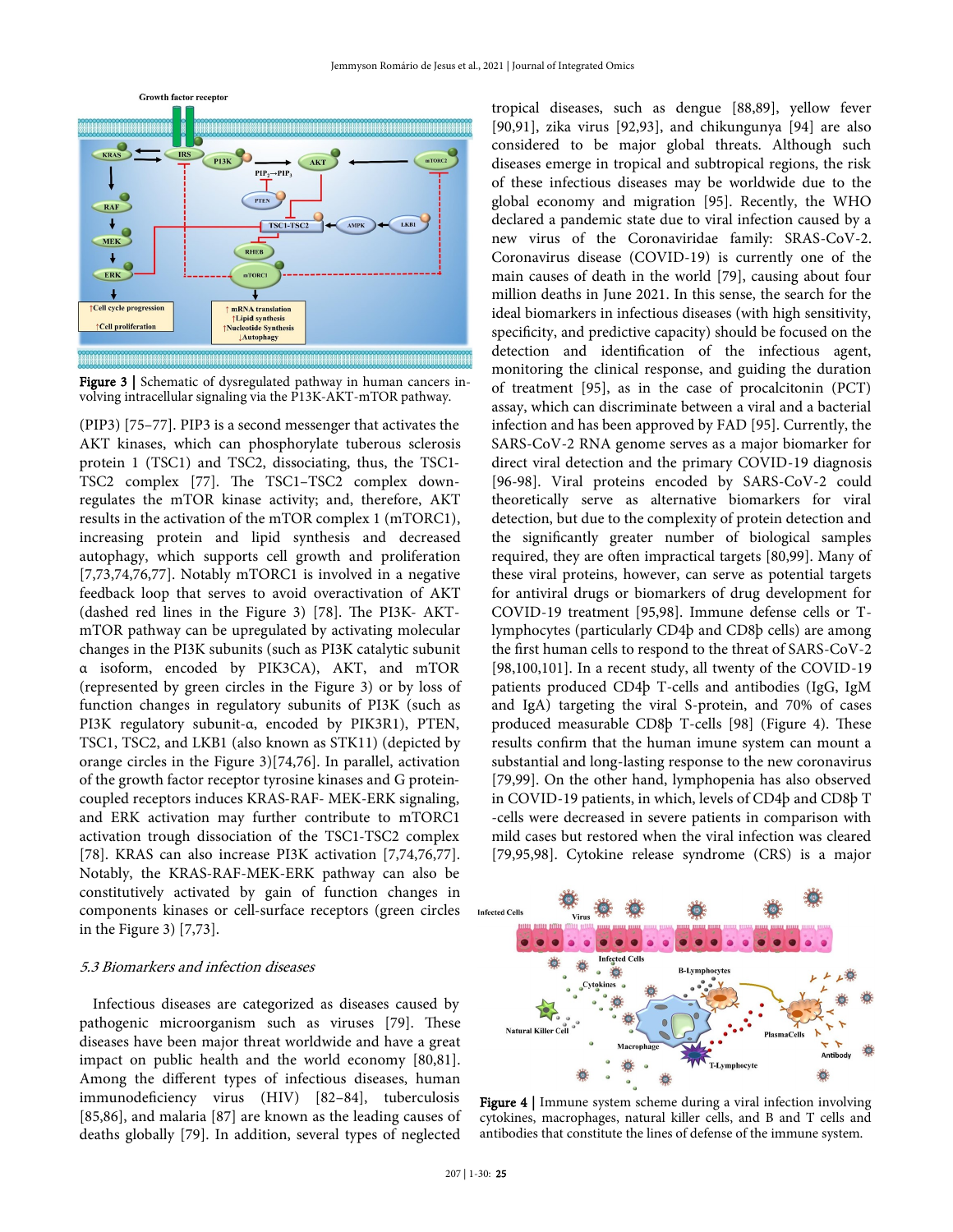cause of multiple organ injury and fatal outcome induced by SARS-CoV-2 infection in severe COVID-19 patients. Xiao et al. [102] investigated cytokines/chemokine profiles in the serum of healthy controls, patients with mild and severe COVID-19. Correlation analyses show close associations between metabolites and pro-inflammatory cytokines/ chemokines, such as IL-6, M-CSF, IL-1α, IL-1β, and imply a potential regulatory crosstalk between arginine, tryptophan, purine metabolismo and hyperinflammation [102]. In addition, it has been shown that targeting metabolism markedly modulates the release of pro-inflammatory cytokines by peripheral blood mononuclear cells isolated from SARS-CoV-2 rhesus monkeys infected ex vivo, suggesting that exploiting metabolic changes may be a potential strategy for the treatment of fatal CRS in COVID-19 [102]. In another study, Huang et al. [103] investigated cytokines in the serum of patients infected with the dengue virus during the Guangdong outbreak in 2014, in which more than 50,000 dengue cases were reported and 6 patients died. They found that the levels of CCL17 and CXCL5 were significantly lower than controls, while several proinflammatory cytokines such as CXCL9, IP-10, CXCL11, IL-8, and IL-10 were highly upregulated in patients after dengue infection. These results determine the association of clinical routine indices and inflammatory cytokines and would be useful to understand the interplay between the virus and the host responses during the acute stage of dengue infection [103].

## 6. Linking the biomarker to the clinical endpoint

The relationship of a biomarker to clinical outcome requires a firm promise of reliability for surrogate endpoints through a structured approach and a substantial body of evidence [5,104]. Three clinical features are required to obtain a surrogate marker of success: (i) efficiency, (ii) linkage and (iii) congruence [105]. To be considered efficient, the surrogate marker must exhibit superior accessibility in terms of technical and temporal acquisition allowing acquisition of accurate information in shorter time intervals and clinical trials with fewer resources and less subject participation. By linkage, it means that a plausible underlying relationship between surrogate marker and clinical endpoint must be demonstrated and substantiated by comprehensive scientific evidence. For congruence, the surrogate must produce parallel estimates of risk and benefit as endpoints. In addition, there must be a clear difference in surrogate marker measurements between individuals with and without the disease. In intervention studies, the expected clinical benefits must be deductible from the observed changes in the surrogate marker [5,104,105].

# 7. Outlook

As a perspective on biomarker validation of human disease, we highlight development of imaging technologies with accuracy, precision, specificity and sensitivity to validate a biomarker. For example, the use of both positron emission tomography and near-infrared imaging has been reported to quantitatively monitor the initial trafficking of vaccine to drain lymph nodes after intramuscular injection in non-human primates [106]. To do this, the researcher previously labeled a messenger RNA vaccine model a probe for both techniques. They used near-infrared fluorescence and flow cytometry to validate tissue extracted from sacrificed animals [106]. In another study, the intratumoral metabolic heterogeneity of breast cancer patients were determined via photoacoustic microscopy, measuring the oxygen consumption rates of single cells taken from the tissue after it was homogenized in a single-cell suspension and the cells deposited in microwell arrays [107]. Heterogeneity has also been observed in how tissues and even single cells metabolize glucose in cancer progression by using Raman spectroscopy and stimulated Raman scattering to trace deuterated glucose in living mice [108]. The research validated their quantitative measurements of Raman intensity using nuclear magnetic resonance spectra of tissue lipid extracts [108]. This optical multiplexing imaging of glucose metabolites may in the future, discover new metabolic biomarkers of disease or be used for the metabolic phenotyping of biopsied tissues from patients.

In addition, as the volume of biomarker data continues to grow, the scientific discovery of biomarkers based on artificial intelligence can be a complementary approach to classical strategies. In some cases, machine learning algorithms can be leveraged to classify biomolecules that accurately contribute to the prediction of a disease state, for example, or treatment, thus generating new and testable assays. However, additional information needs to be considered for better diagnostic alignment, such as standardization of protocols and equipment, large-scale cross- validation, multicenter trials controlling for age, gender and culture variables, definition of end points and use cases, cost-effective and easy to use.

#### 8. Concluding remarks

Different types of human diseases are related to lifestyle and genetic susceptibility, which determine exposure to various risk factors and constitute a determining element in the emergence and development of human diseases. The risk of suffering health deterioration can be assessed using biomarkers that express the likelihood that an unwanted effect will occurs due to exposure to environmental aspects or gene dysfunction. Although their findings present great challenges, biomarkers are an important tool in the prediction, diagnosis, and treatment of human diseases, as they can reflect possible changes in the biological system, allowing the unequivocal specification of such disease. However, it is important to recognize the need for a detailed and a rigorous path to discovery and validation of human disease biomarkers in research and clinical settings,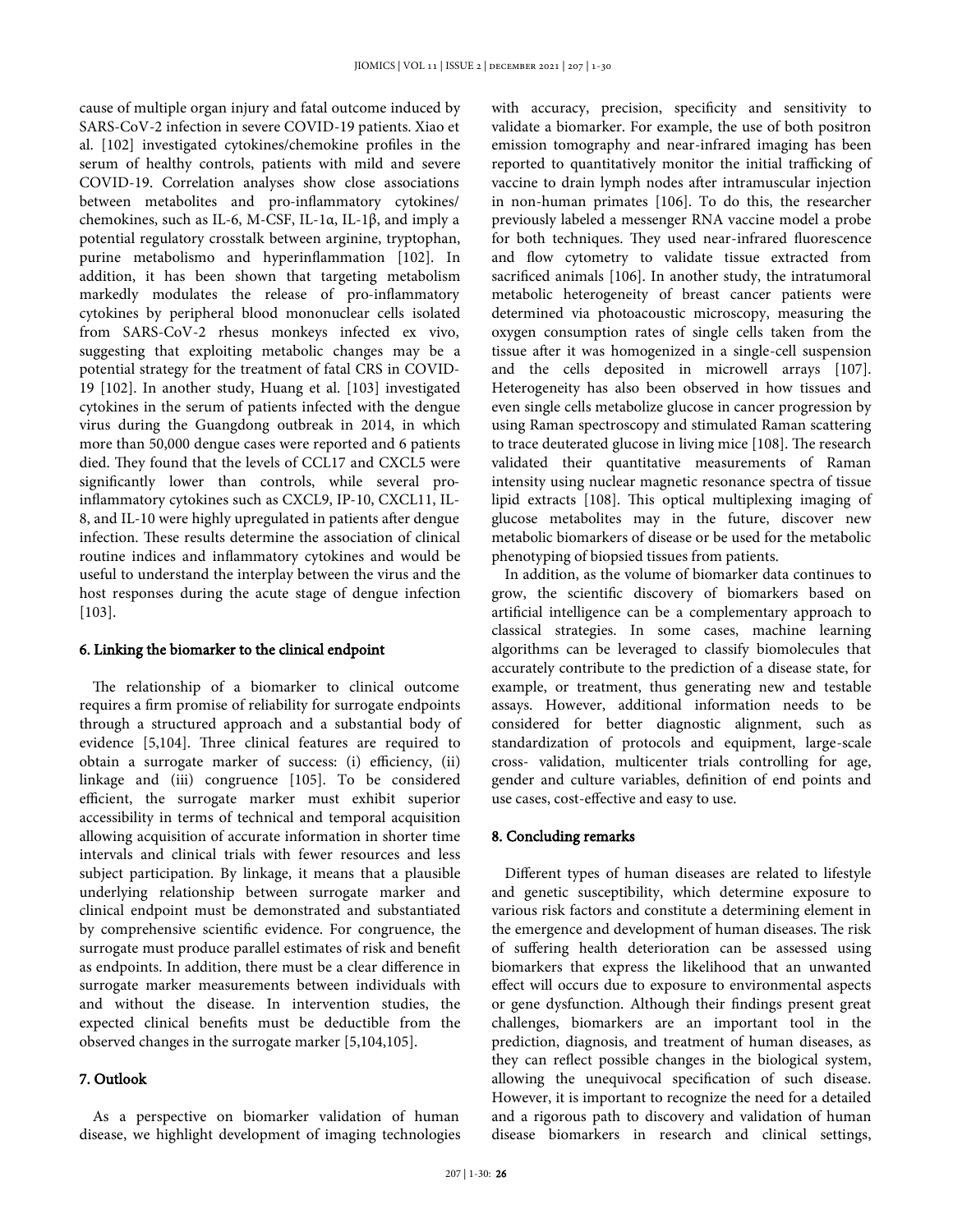considering important parameters, such as accuracy, precision, specificity, and sensitivity. Obviously, several challenges are observed during these processes.

## Conflicts of interest

The authors declare no conflict of interest

# Author contributions

Both authors (J.R.J and M.A.Z.A) contributed equally to the writing of this work.

## Acknowledgements

The authors thank to Fundação de Amparo à Pesquisa do Estado de São Paulo (FAPESP, São Paulo, Brazil, grant numbers 2016/07384-7, 2018/00786-0, and 2020/02020-2), and Coordenação de Aperfeiçoamento de Pessoal de Nivel Superior – Brazil (CAPES – 88887.339545/2019-00) for financial support.

## Abbreviation

AAPS - american Association of Pharmaceutical Scientists AKT – protein kinase B AT1 – angiotensin II type 1 receptor CA-125 - carcinoembryonic antigen 125 cDNA – complementary DNA CE-TOF-MS – capillary electrophoresis time of flight COVID-19 - Coronavirus disease CSF – cerebrospinal fluid CVD – cardiovascular diseases DTT dithiothreitol ELISA – enzyme-linked immunosorbent assays eNOS – endothelial nitric oxide synthase ERK1/ - extracellular signal-regulated kinases 1and 2 ETA – endothelin receptor type A FDA – Food and Drug Administration FF – Freshly frozen FFPE – formalin fixed paraffin embedded HIV - human immunodeficiency virus IAA – iodocetamide IGNT - tolerable normal glycemia IHC - Immunohistochemistry IRS – insulin receptor substrate LDL – low-density lipoprotein MALDI – TOF MS – matrix-assisted laser desorption/ ionization mass spectrometry MI - myocardial infarction mRNAs - messenger RNAs mTORC1 - mTOR complex 1 NIH - National Institute of Health nLC-QTOF MS - nano-liquid chromatography quadrupole time of flight NMR - nuclear magnetic resonance

NO – nitric oxide PCT – procalcitonin PDGF-R – platelet-derived growth factor receptor PIP2 – phosphorylation of phosphatidylinositol 4,5-bisphosphate PIP3 – phosphatidylinositol 3,4,5- trisphosphate RNA-Seq – RNA sequencing ROC – receiver operation characterization curve ROS – reactive oxygen species ROS - reactive oxygen species RT-qPCR - real-time reverse transcription polymerase chain reaction SNP – single nucleotide SRM/MRM – selected reaction monitoring/multiple reaction monitoring TSC1 - tuberous sclerosis protein 1 VSMC – Vascular Smooth Muscle Cell WHO – World Health Organization

## References

- [1] V.C. Sgarbieri, M.T.B. Pacheco, Brazilian Journal of Food Technology. 20 (2017) 1-23. https://doi.org/10.1590/1981- 6723.00717.
- [2] F.A.S. Addor, Clinical, Cosmetic and Investigational Dermatology. 11 (2018) 437–443. https://doi.org/10.2147/ CCID.S177448.
- [3] Y. Yoshida, N. Matsunaga, T. Nakao, K. Hamamura, H. Kondo, T. Ide, H. Tsutsui, A. Tsuruta, M. Kurogi, M. Nakaya, H. Kurose, S. Koyanagi, S. Ohdo, Nature Communications. 12 (2021) 1-17. https://doi.org/10.1038/s41467-021-23050-x.
- [4] D.S. Wishart, B. Bartok, E. Oler, K.Y.H. Liang, Z. Budinski, M. Berjanskii, A. Guo, X. Cao, M. Wilson, Nucleic Acids Research. 49 (2021) 259–267. https://doi.org/10.1093/nar/ gkaa1067.
- [5] K.D. Davis, N. Aghaeepour, A.H. Ahn, M.S. Angst, D. Borsook, A. Brenton, M.E. Burczynski, C. Crean, R. Edwards, B. Gaudilliere, G.W. Hergenroeder, M.J. Iadarola, S. Iyengar, Y. Jiang, J.T. Kong, S. Mackey, C.Y. Saab, C.N. Sang, J. Scholz, M. Segerdahl, I. Tracey, C. Veasley, J. Wang, T.D. Wager, A.D. Wasan, M.A. Pelleymounter, Nature Reviews Neurology. 16 (2020) 381–400. https://doi.org/10.1038/ s41582- 020-0362-2.
- [6] G. Jung, E. Hernández-Illán, L. Moreira, F. Balaguer, A. Goel, Nature Reviews Gastroenterology and Hepatology. 17 (2020) 111–130. https://doi.org/10.1038/s41575-019-0230-y.
- [7] F. Janku, T.A. Yap, F. Meric-Bernstam, Nature Reviews Clinical Oncology. 15 (2018) 273–291. https://doi.org/10.1038/ nrclinonc.2018.28.
- [8] T. Powles, D. Carroll, S. Chowdhury, G. Gravis, F. Joly, J. Carles, A. Fléchon, P. Maroto, D. Petrylak, F. Rolland, N. Cook, A. v. Balar, S.S. Sridhar, M.D. Galsky, P. Grivas, A. Ravaud, R. Jones, J. Cosaert, D. Hodgson, I. Kozarewa, R. Mather, R. McEwen, F. Mercier, D. Landers, Nature Medicine. (2021). https://doi.org/10.1038/s41591- 021-01317- 6.
- [9] T. Hirata, Y. Arai, S. Yuasa, Y. Abe, M. Takayama, T. Sasaki, A. Kunitomi, H. Inagaki, M. Endo, J. Morinaga, K. Yoshimura, T. Adachi, Y. Oike, T. Takebayashi, H. Okano, N. Hirose, Nature Communications. 11 (2020) 1-17. https:// doi.org/10.1038/s41467-020-17636-0.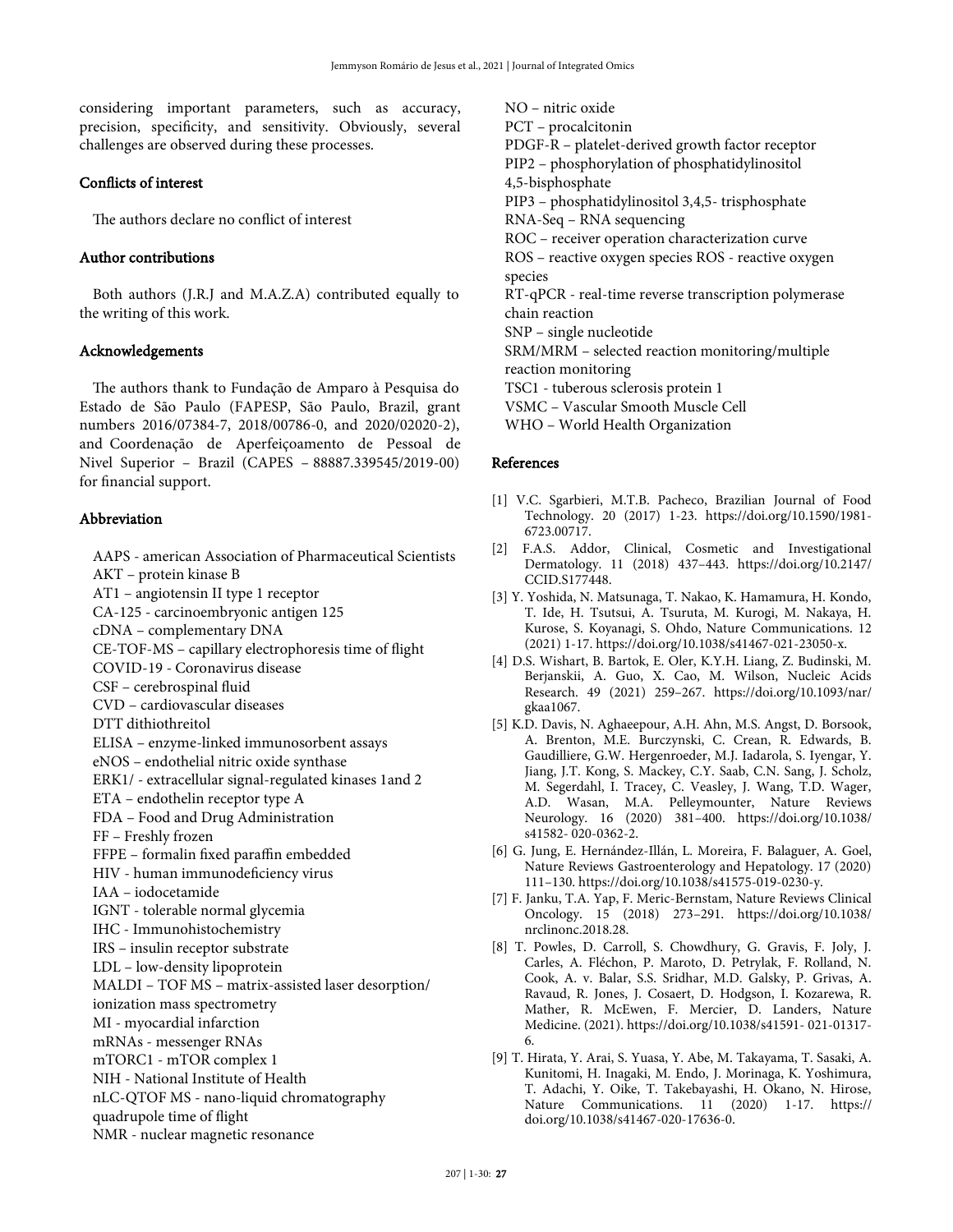- [10] F. Genre, J. Rueda-Gotor, S. Remuzgo-Martínez, V. Pulito-Cueto, A. Corrales, V. Mijares, L. Lera-Gómez, V. Portilla, R. Expósito, C. Mata, R. Blanco, J. Llorca, V. Hernández-Hernández, E. Vicente, C. Fernández-Carballido, M.P. Martínez-Vidal, D. Castro-Corredor, J. Anino- Fernández, C. Rodríguez-Lozano, O. Gualillo, J.C. Quevedo-Abeledo, S. Castañeda, I. Ferraz- Amaro, R. López-Mejías, M. González-Gay, Scientific Reports. 10 (2020) 9636. https:// doi.org/10.1038/s41598-020-66816-x.
- [11] J.R. Jesus, M.A.Z. Arruda, Rapid Communications in Mass Spectrometry. (2020) 1–10. https://doi.org/10.1002/rcm.8798.
- [12] J.R. de Jesus, R.M. Galazzi, T.B. de Lima, C.E.M. Banzato, L.F. de Almeida Lima e Silva, C. de Rosalmeida Dantas, F.C. Gozzo, M.A.Z. Arruda, Clinical Biochemistry. (2017) 1118- 1125. https://doi.org/10.1016/j.clinbiochem.2017.06.009.
- [13] G.D.S. Pessôa, J.R. de Jesus, T.S. Balbuena, M. Aurélio, Z. Arruda, Rapid Communications in Mass Spectrometry 34 (2020) e8698. https://doi.org/10.1002/rcm.8698.
- [14] J.R. de Jesus, (2019) 39– 58. https://doi.org/10.1007/978-3-030- 29473-1\_3.
- [15] S. Paramasivan, S.S. Adav, S.F.C. Ngan, R. Dalan, M.K.S. Leow, H.H. Ho, S.K. Sze, Scientific Reports. 10 (2020) 1-12. https:// doi.org/10.1038/s41598-020-62341-z.
- [16] S. Park, S. Chon, S.Y. Park, S. Yun, S.H. Baik, J.T. Woo, S.Y. Rhee, Y.K. Pak, S.H. Kim, Scientific Reports. 11 (2021) 1-9. https://doi.org/10.1038/s41598-021-82794-0.
- [17] J.R. Wang, W.N. Gao, R. Grimm, S. Jiang, Y. Liang, H. Ye, Z.G. Li, L.F. Yau, H. Huang, J. Liu, M. Jiang, Q. Meng, T.T. Tong, H.H. Huang, S. Lee, X. Zeng, L. Liu, Z.H. Jiang, Nature Communications. 8 (2017) 1-14. https://doi.org/10.1038/ s41467-017-00662-w.
- [18] N. Goossens, S. Nakagawa, X. Sun, Y. Hoshida, Translational Cancer Research. 4 (2015) 256–269. https://doi.org/10.3978/ j.issn.2218- 676X.2015.06.04.
- [19] V.B. Kraus, Nature Reviews Rheumatology. 14 (2018) 354– 362. https://doi.org/10.1038/s41584-018-0005-9.
- [20] M. v. Holmes, T.G. Richardson, B.A. Ference, N.M. Davies, G. Davey Smith, Nature Reviews Cardiology. 18 (2021) 1-19. https://doi.org/10.1038/s41569-020-00493-1.
- [21] E.E. Redei, J.D. Ciolino, S.L. Wert, A. Yang, S. Kim, C. Clark, K.B. Zumpf, K.L. Wisner, Translational Psychiatry. 11 (2021) 1-9. https://doi.org/10.1038/s41398- 020-01188-4.
- [22] T.L. Whiteside, Validation of plasma-derived small extracellular vesicles as cancer biomarkers, Nature Reviews Clinical Oncology. 17 (2020)719–720. https:// doi.org/10.1038/s41571-020-00433-5.
- [23] X. Zheng, T. Chen, A. Zhao, Z. Ning, J. Kuang, S. Wang, Y. You, Y. Bao, X. Ma, H. Yu, J. Zhou, M. Jiang, M. Li, J. Wang, X. Ma, S. Zhou, Y. Li, K. Ge, C. Rajani, G. Xie, C. Hu, Y. Guo, A. Lu, W. Jia, W. Jia, 9 Nature Communications. 12 (2021) 1487. https://doi.org/10.1038/s41467-021-21744-w. 10
- [24] R.M. Califf, Experimental Biology and Medicine. 243 (2018) 213–221. https://doi.org/10.1177/1535370217750088.
- [25] J.R. de Jesus, G. de S. Pessôa, A. Sussulini, J.L.C. Martínez, M.A.Z. Arruda, Journal of Proteomics. 145 (2016) 187–196. https://doi.org/10.1016/j.jprot.2016.04.034.
- [26] J.R. de Jesus, B.K. de Campos, R.M. Galazzi, J. Luis, C. Martinez, Analytical and Bioanalytical Chemistry (2014) 661 –667. https://doi.org/10.1007/s00216-014-8341-3.
- [27] T. Huo, S. Cai, X. Lu, Y. Sha, M. Yu, F. Li, Journal of Pharmaceutical and Biomedical Analysis. 49 (2009) 976–82. https://doi.org/10.1016/j.jpba.2009.01.008.
- [28] A. aroon Lertkhachonsuk, S. Buranawongtrakoon, N. Lekskul, N. Rermluk, W.W. Wee- Stekly, C. Charakorn, Journal of Obstetrics and Gynaecology Research. 46(2020)

2287–2291. https://doi.org/10.1111/jog.14427.

- [29] Y. ho Lee, S.G. Lee, M.H. Lee, J.H. Kim, B.W. Lee, E.S. Kang, H.C. Lee, B.S. Cha, Journal of the American Heart Association. 3 (2014) 1-13. https://doi.org/10.1161/ JAHA.113.000650.
- [30] L. Zou, S. Yan, X. Guan, Y. Pan, X. Qu, Journal of Diabetes Research. (2013) 1-5. https://doi.org/10.1155/2013/721493.
- [31] L. Larsson, J. Frisén, J. Lundeberg, Nature Methods. 18 (2021) 15–18. https://doi.org/10.1038/s41592-020-01038-7.
- [32] Y. Mo, R. Wan, Q. Zhang, Methods Mol. Bio. (2012) 99–112. https://doi.org/10.1007/978-1-62703-002-1\_7.
- [33] L. Zhang, H. Xiao, S. Karlan, H. Zhou, J. Gross, D. Elashoff, D. Akin, X. Yan, D. Chia, B. Karlan, D.T. Wongiomarkers for the non- invasive detection of breast cancer, PLoS ONE. 5 (2010) 1-7. https://doi.org/10.1371/journal.pone.0015573.
- [34] S. Hu, M. Arellano, P. Boontheung, J. Wang, H. Zhou, J. Jiang, D. Elashoff, R. Wei, J.A. Loo, D.T. Wong, Clinical Cancer Research. 14 (2008) 6246–6252. https://doi.org/10.1158/1078- 0432.CCR-07-5037.
- [35] L. Perez de Souza, S. Alseekh, F. Scossa, A.R. Fernie, Nature Methods. (2021) 1-14. https://doi.org/10.1038/s41592-021- 01116-4.
- [36] M. Daimon, T. Soga, A. Hozawa, T. Oizumi, W. Kaino, K. Takase, S. Karasawa, Y. Jimbu, K. Wada, W. Kameda, S. Susa, T. Kayama, K. Saito, M. Tomita, T. Kato, Internal Medicine. 51 (2012) 545–551. https://doi.org/10.2169/ internalmedicine.51.6612.
- [37] Food and Agriculture Department. www.fda.gov/drugs/ biomarker-qualification-program/list-qualified-biomarkers (accessed at 28th of may 2021)
- [38] L. Fang, C. Su, Springer International Publishing, 2019. https://doi.org/10.1007/978-3-030-31503-0.
- [39] K.K. Dobbin, A. Cesano, J. Alvarez, R. Hawtin, S. Janetzki, I. Kirsch, G. v. Masucci, P.B. Robbins, S.R. Selvan, H.Z. Streicher, J. Zhang, L.H. Butterfield, M. Thurin, Journal for Immuno Therapy of Cancer. 4 (2016) 1-14. https:// doi.org/10.1186/s40425-016-0179-0.
- [40] L. Antoury, N. Hu, L. Balaj, S. Das, S. Georghiou, B. Darras, T. Clark, X.O. Breakefield, T.M. Wheeler, Nature Communications. 9 (2018) 1-16. https://doi.org/10.1038/ s41467-018-06206-0.
- [41] Henry Erlich (Ed), PCR Technology, Palgrave Macmillan, UK, 1989, pp 1-246.
- [42] M. del Campo, W. Jongbloed, H.A.M. Twaalfhoven, R. Veerhuis, M.A. Blankenstein, C.E. Teunissen, Frontiers in Neurology. 6 (2015) 1-10. https://doi.org/10.3389/ fneur.2015.00202.
- [43] E. Sheikhzadeh, S. Eissa, A. Ismail, M. Zourob, Talanta. 220 (2020) 1-17. https://doi.org/10.1016/j.talanta.2020.121392.
- [44] Y.J. Jou, C. der Lin, C.H. Lai, C.H. Chen, J.Y. Kao, S.Y. Chen, M.H. Tsai, S.H. Huang, C.W. Lin, Analytica Chimica Acta. 681 (2010) 41–48. https://doi.org/10.1016/j.aca.2010.09.030.
- [45] G. Mermelekas, A. Vlahou, J. Zoidakis, Expert Review of Molecular Diagnostics. 15 (2015) 1441–1454. https:// doi.org/10.1586/14737159.2015.1093937.
- [46] P. Picotti, R. Aebersold, Nature Methods. 9 (2012) 555–566. https://doi.org/10.1038/nmeth.2015.
- [47] Y. Jin Kim, Z. Zaidi-Ainouch, S. Gallien, B. Domon, Nature Protocols. 7 (2012) 859–871. https://doi.org/10.1038/ nprot.2012.023.
- [48] Y.H. Ahn, E.S. Ji, N.R. Oh, Y.S. Kim, J.H. Ko, J.S. Yoocancer, Journal of Proteomics. 106 (2014) 221–229. https:// doi.org/10.1016/j.jprot.2014.04.031.
- [49] J.W. Lee, V. Devanarayan, Y.C. Barrett, R. Weiner, J. Allinson, S. Fountain, S. Keller, I. Weinryb, M. Green, L.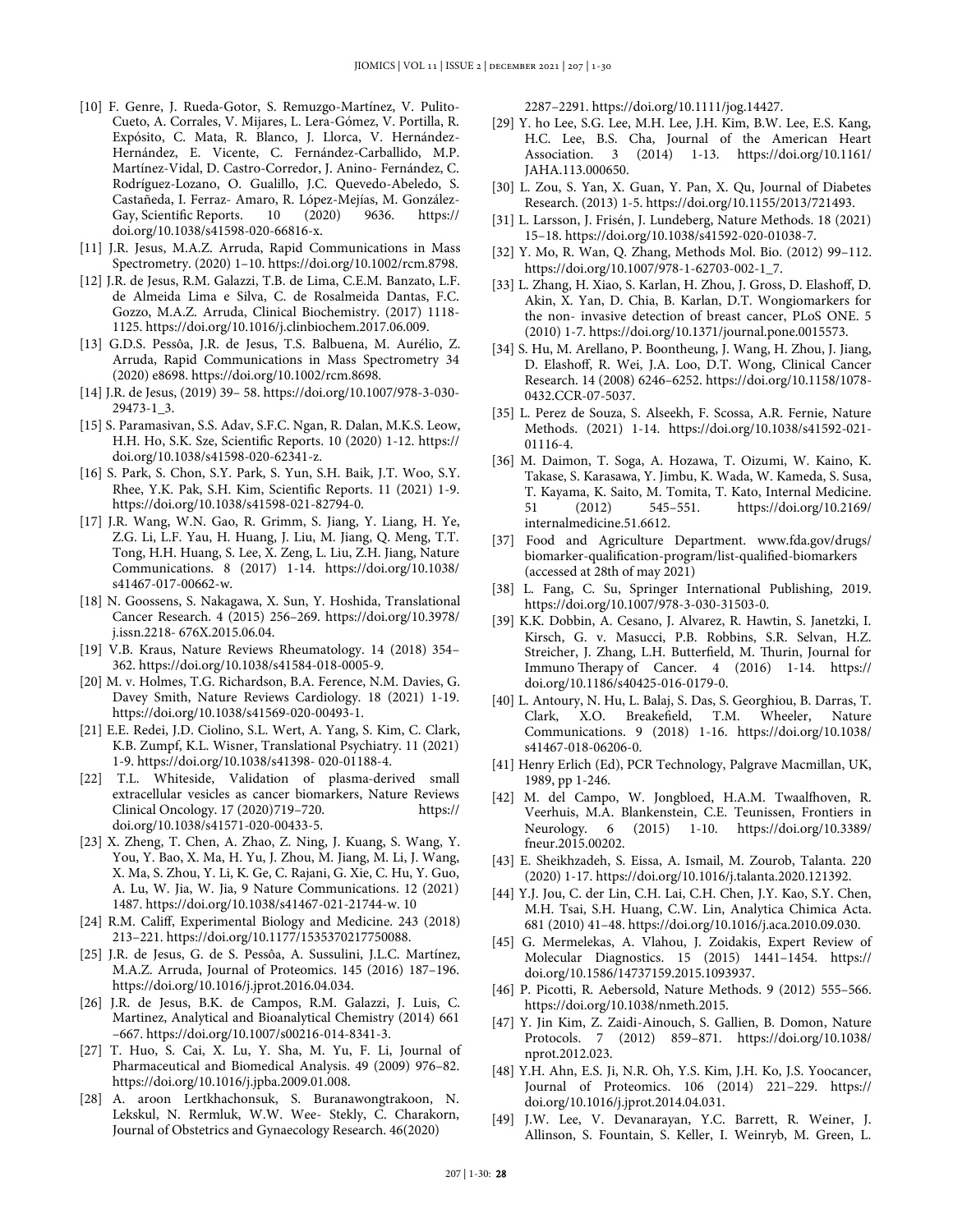Duan, J.A. Rogers, R. Millham, P.J. O'Brien, J. Sailstad, M. Khan, C. Ray, J.A. Wagner, Pharmaceutical Research, 23 (2006) 312–328. https://doi.org/10.1007/s11095-005-9045-3.

- [50] J. Cummings, F. Raynaud, L. Jones, R. Sugar, C. Dive, British Journal of Cancer. 103 (2010) 1313–1317. https:// doi.org/10.1038/sj.bjc.6605910.
- [51] C.M. Ghantous, L. Kamareddine, R. Farhat, F.A. Zouein, S. Mondello, F. Kobeissy, A. Zeidan, Biomedicines. 8 (2020) 1– 19. https://doi.org/10.3390/biomedicines8120552.
- [52] G. Wang, S.D. Grosse, M.W. Schooley, American Journal of Preventive Medicine. 53 (2017) S115–S117. https:// doi.org/10.1016/j.amepre.2017.08.005.
- [53] C.M. Ghantous, F.H. Kobeissy, N. Soudani, F.A. Rahman, M. Al-Hariri, H.A. Itani, R. Sabra, A. Zeidan, Frontiers in Pharmacology. 6 (2015) 1-14. https://doi.org/10.3389/ fphar.2015.00240.
- [54] Y. Zhou, M.J. Zhang, B.H. Li, L. Chen, Y. Pi, Y.W. Yin, C.Y. Long, X. Wang, M.J. Sun, X. Chen, C.Y. Gao, J.C. Li, L.L. Zhang, PLoS ONE. 11 (2016) 1-14. https://doi.org/10.1371/ journal.pone.0154720.
- [55] W. Nour-Eldine, C.M. Ghantous, K. Zibara, L. Dib, H. Issaa, H.A. Itani, N. El-Zein, A. Zeidan, Frontiers in Pharmacology. 7 (2016) 1-15. https://doi.org/10.3389/fphar.2016.00086.
- [56] P. Liu, Y. Gu, J. Luo, P. Ye, Y. Zheng, W. Yu, S. Chen, Experimental Cell Research. 380 (2019) 36–46. https:// doi.org/10.1016/j.yexcr.2019.02.022.
- [57] M. Yoshizumi, Y. Kyotani, J. Zhao, K. Nakahira, Annals of Translational Medicine. 8 (2020) 157–157. https:// doi.org/10.21037/atm.2019.12.145.
- [58] X. Lian, C. Matthaeus, M. Kaßmann, O. Daumke, M. Gollasch, Pathophysiological Role of Caveolae in Hypertension, Frontiers in Medicine. 6 (2019) 1-9. https://doi.org/10.3389/ fmed.2019.00153.
- [59] S.J. Forrester, K.J. Elliott, T. Kawai, T. Obama, M.J. Boyer, K.J. Preston, Z. Yan, S. Eguchi, V. Rizzo, Hypertension. 69 (2017) 79–86. https://doi.org/10.1161/ HYPERTENSIONAHA.116.08278.
- [60] I.A.M. Brown, L. Diederich, M.E. Good, L.J. Delalio, S.A. Murphy, M.M. Cortese-Krott, J.L. Hall, T.H. Le, B.E. Isakson, Arterioscler Thromb Vasc Biol. 38 (2018) 1969–1985. https:// doi.org/10.1161/ATVBAHA
- [61] A. Jaminon, K. Reesink, A. Kroon, L. Schurgers, International Journal of Molecular Sciences. 20 (2019) 1-29. https:// doi.org/10.3390/ijms20225694.
- [62] G. Jia, W. Durante, J.R. Sowers, Diabetes. 65 (2016) 2118– 2120. https://doi.org/10.2337/dbi16-0026.
- [63] K. Pantel, R.H. Brakenhoff, Nature Reviews Cancer. 4 (2004) 448–456. https://doi.org/10.1038/nrc1370.
- [64] World Health Organization www.who.int/news-room/factsheets/detail/the-top-10- causes-of-death (accessed in 28th of may 2021).
- [65] J. Ock, T. Kim, S. Lee, T.S. Yang, M. kim, W. Jeong, J. Choi, N. Kim, Scientific Reports. 11 (2021). https://doi.org/10.1038/ s41598-021-88287-4.
- [66] S.J. Rodgers, L.M. Ooms, V.M.J. Oorschot, R.B. Schittenhelm, E. v. Nguyen, S.A. Hamila, N. Rynkiewicz, R. Gurung, M.J. Eramo, A. Sriratana, C.G. Fedele, F. Caramia, S. Loi, G. Kerr, H.E. Abud, G. Ramm, A. Papa, A.M. Ellisdon, R.J. Daly, C.A. McLean, C.A. Mitchell, Nature Communications. 12 (2021) 3140. https://doi.org/10.1038/s41467-021-23241-6.
- [67] J. Ju, A. Chen, Y. Deng, M. Liu, Y. Wang, Y. Wang, M. Nie, C. Wang, H. Ding, B. Yao, T. Gui, X. Li, Z. Xu, C. Ma, Y. Song, M. Kvansakul, K. Zen, C.Y. Zhang, C. Luo, M. Fang, D.C.S. Huang, C.D. Allis, R. Tan, C.K. Zeng, J. Wei, Q. Zhao, Nature Communications. 8 (2017) 1-14. https://doi.org/10.1038/

s41467-017-00988-5.

- [68] R. J. Rabello; C. Oing; K. E. Knudsen; S. Loeb; D.C. Johnson; R.E.Reither; S. Gillssen; T. Van der Kwast; R. Bristow, Nature Reviews Disease Primers. 7 (2021) 1-27. https:// doi.org/10.1038/s41572-021-00249-2.
- [69] L. J. van't Veer; H. Day; M. J. Van de Vijver; Y. D. He; A.A.M. Hart; M. Mao; H.L. Peterse et al, Nature. 415 (2002) 530-536. https://doi:10.1038/415530a.
- [70] S. Dhara, S. Chhangawala, H. Chintalapudi, G. Askan, V. Aveson, A.L. Massa, L. Zhang, D. Torres, A.P. Makohon-Moore, N. Lecomte, J.P. Melchor, J. Bermeo, A. Cardenas, S. Sinha, D. Glassman, R. Nicolle, R. Moffitt, K.H. Yu, S. Leppanen, S. Laderman, B. Curry, J. Gui, V.P. Balachandran, C. Iacobuzio-Donahue, R. Chandwani, C.S. Leslie, S.D. Leach, Nature Communications. 12 (2021) 3044. https:// doi.org/10.1038/s41467-021-23237-2.
- [71] N. Kosaka, H. Iguchi, T. Ochiya, Cancer Science. 101 (2010) 2087–2092. https://doi.org/10.1111/j.1349-7006.2010.01650.x.
- [72] F. Janku, Cancer Treatment Reviews. 59 (2017) 93–101. https://doi.org/10.1016/j.ctrv.2017.07.005.
- [73] J. Polivka, F. Janku, Pharmacology and Therapeutics. 142 (2014) 164–175. https://doi.org/10.1016/ j.pharmthera.2013.12.004.
- [74] D.A. Fruman, C. Rommel, Nature Reviews Drug Discovery. 13 (2014) 140–156. https://doi.org/10.1038/nrd4204.
- [75] D.M. Hyman, L.M. Smyth, M.T.A. Donoghue, S.N. Westin, P.L. Bedard, E.J. Dean, H. Bando, A.B. El-Khoueiry, J.A. Pérez-Fidalgo, A. Mita, J.H.M. Schellens, M.T. Chang, J.B. Reichel, N. Bouvier, S.D. Selcuklu, T.E. Soumerai, J. Torrisi, J.P. Erinjeri, H. Ambrose, J.C. Barrett, B. Dougherty, A. Foxley, J.P.O. Lindemann, R. Mcewen, M. Pass, G. Schiavon, M.F. Berger, S. Chandarlapaty, D.B. Solit, U. Banerji, J. Baselga, B.S. Taylor, Journal of Clinical Oncology AKT Inhibition in Solid Tumors With AKT1 Mutations, J Clin Oncol. 35 (2017) 2251– 2259. https://doi.org/10.1200/JCO.
- [76] F. Janku, D.S. Hong, S. Fu, S.A. Piha-Paul, A. Naing, G.S. Falchook, A.M. Tsimberidou, V.M. Stepanek, S.L. Moulder, J.J. Lee, R. Luthra, R.G. Zinner, R.R. Broaddus, J.J. Wheler, R. Kurzrock, Cell Reports. 6 (2014) 377–387. https:// doi.org/10.1016/j.celrep.2013.12.035.
- [77] D.J. Kwiatkowski, T.K. Choueiri, A.P. Fay, B.I. Rini, A.R. Thorner, G. de Velasco, M.E. Tyburczy, L. Hamieh, L. Albiges, N. Agarwal, T.H. Ho, J. Song, J.C. Pignon, P.M. Barrios, M.D. Michaelson, E.M. van Allen, K.M. Krajewski, C. Porta, S.K. Pal, J. Bellmunt, D.F. McDermott, D.Y.C. Heng, K.P. Gray, S. Signoretti, Clinical Cancer Research. 22 (2016) 2445–2452. https://doi.org/10.1158/1078-0432.CCR-15-2631.
- [78] H. Cheng, Y. Zou, J.S. Ross, K. Wang, X. Liu, B. Halmos, S.M. Ali, H. Liu, A. Verma, C. Montagna, A. Chachoua, S. Goel, E.L. Schwartz, C. Zhu, J. Shan, Y. Yu, K. Gritsman, R. Yelensky, D. Lipson, G. Otto, M. Hawryluk, P.J. Stephens, V.A. Miller, B. Piperdi, R. Perez- Soler, Cancer Discovery. 5 (2015) 1262–1270. https://doi.org/10.1158/2159-8290.CD-14- 0971.
- [79] J.R. de Jesus, T. de Araújo Andrade, Metallomics. 12 (2020) 1912–1930. https://doi.org/10.1039/d0mt00220h.
- [80] X. Ou, Y. Liu, X. Lei, P. Li, D. Mi, L. Ren, L. Guo, R. Guo, T. Chen, J. Hu, Z. Xiang, Z. Mu, X. Chen, J. Chen, K. Hu, Q. Jin, J. Wang, Z. Qian, Nature Communications. 11 (2020) 1-12. https://doi.org/10.1038/s41467-020-15562-9.
- [81] A. Tsatsakis, D. Petrakis, T.K. Nikolouzakis, A.O. Docea, D. Calina, M. Vinceti, M. Goumenou, R.N. Kostoff, C. Mamoulakis, M. Aschner, A.F., Food and Chemical Toxicology. 141 (2020) 1-15. https://doi.org/10.1016/